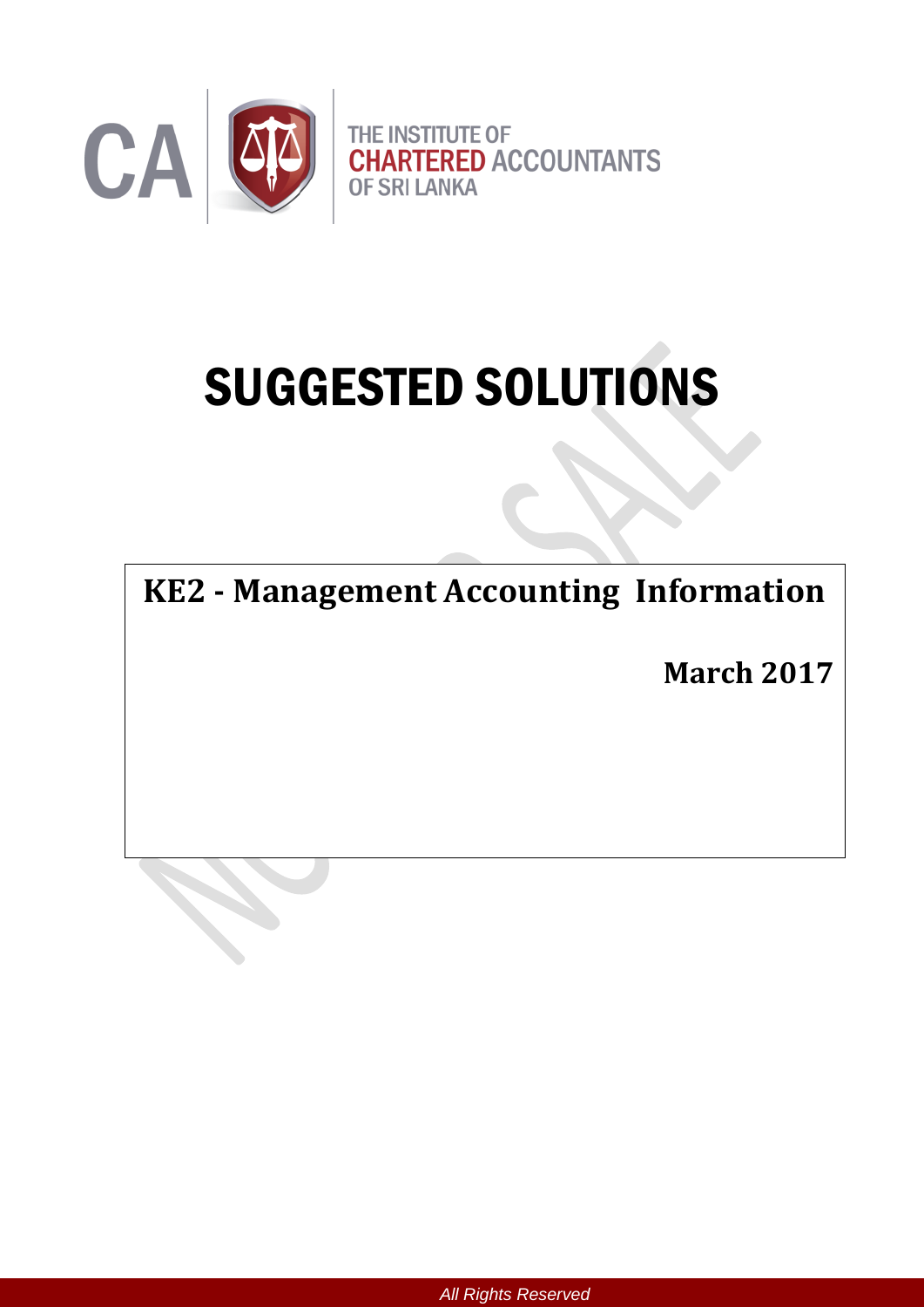# $n$ ரிவு  $01$

#### **விடை 01**

#### 1.1

பொருத்தமான கற்றல் விளைவு:  $1.1.2$ கிரய வகைப்படுத்தலின் நோக்கம், இயல்பு மற்றும் பரப்பு என்பவற்றை விளக்கல் (நேர் / நேரில், நிலையான / மாறும் / அரைப்பகுதி மாறும், உற்பத்தி / காலம், கட்டுப்படுத்தக்கூடிய / கட்டுப்படுத்த இயலாத, பொருத்தமான / பொருத்தமற்ற கிரயங்கள்). சரியான விடை: **D** 

1.2

| பொருத்தமான கற்றல் விளைவு: $1.3.1$ |                                     |          |                     |         |
|-----------------------------------|-------------------------------------|----------|---------------------|---------|
| ஊகிய<br>வகைகள்                    | அடிப்படையாகக்கொண்டமுறை,<br>(நேரத்தை |          | துண்டுக்கூலிமுறை    | மற்றும் |
| ஊக்குவிப்புத்திட்டங்கள்)மற்றும்   | கூலிக்கிரயத்திற்கான                 | கணக்கீடு | (நெகிழ்ச்சித்தொழில் | மற்றும் |
| கூலிப்புரள்வு உள்ளடங்கலாக).       |                                     |          |                     |         |
| சரியான விடை: C                    |                                     |          |                     |         |

#### 1.3

| பொருத்தமான கற்றல் விளைவு: 2.1.1<br>இலாப எல்லை மற்றும் குறித்த விலையை மதிப்பிடலும் குறிப்பிட்ட சந்தர்ப்பங்களில் தரப்பட்ட |          |
|-------------------------------------------------------------------------------------------------------------------------|----------|
| விலை / இலாபஎல்லை வீதத்திற்கான தொகையை ரூபாவில் அடைந்துகொள்ளலும். (VAT,                                                   |          |
| வருமானவரி மற்றும் கழிவுகள் உள்ளடங்கலாக)                                                                                 |          |
|                                                                                                                         | ரூபா.    |
| சில்லறை விலை =                                                                                                          |          |
| 2070/90%                                                                                                                | 2,300.00 |
| சில்லறை வியாபாரத்திற்கு கழிவுசெய்யப்பட்ட விலை                                                                           |          |
| $(75\% * 2,300)$                                                                                                        | 1,725.00 |
| VAT இற்கு பின்                                                                                                          |          |
| (1,725/1.15)                                                                                                            | 1,500.00 |
| இலாப எல்லை (20%)                                                                                                        | 300.00   |
|                                                                                                                         |          |
| பொருளின் கிரயம்                                                                                                         | 1,200.00 |
| சரியான விடை: A                                                                                                          |          |

#### 1.4

பொருத்தமான கற்றல் விளைவு:  $2.3.1$ இடை, நியமவிலகல், விலகலிற்கான இணைபுக்குணகம் என்பவற்றை கணிப்பிட்டு வியாக்கியானம் செய்தல்.

சரியான விடை: B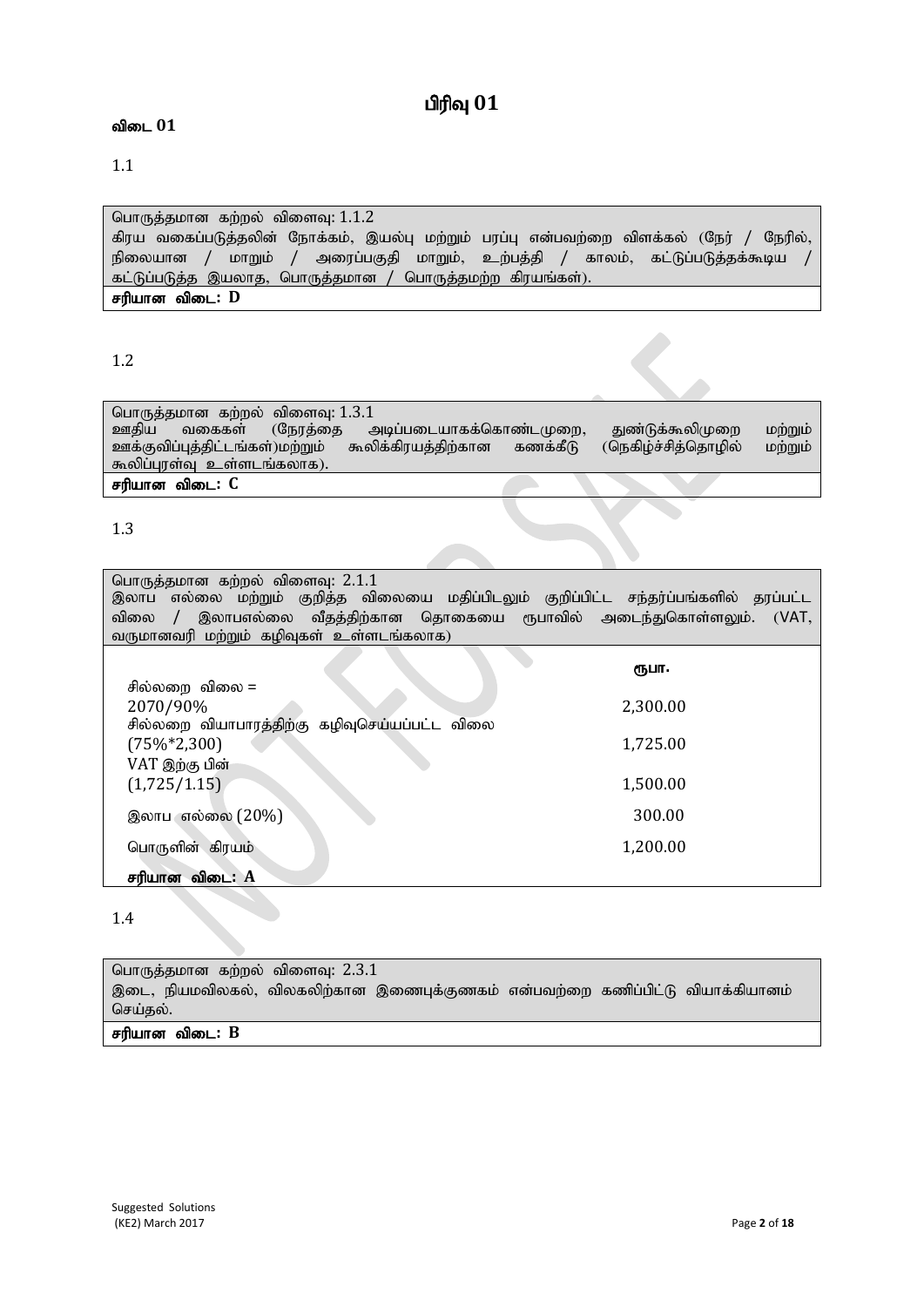பாதீடிடலின் நோக்கங்களை விளக்குதல். சரியான விடை: B

 $(20 \text{ L} \cdot \text{C})$ 

1.10

பாதீடிடலின் நோக்கங்களை விளக்குதல்.

சரியான விடை: C

1.9 சரியான விடை: **C** 

பொருத்தமான கற்றல் விளைவு:  $5.2.1$ 

பொருத்தமான கற்றல் விளைவு: 6.1.1<br>ஏகபரிமாண மற்றும் காலணைத்ெ

பொருத்தமான கற்றல் விளைவு:  $7.1.2$ 

பொருத்தமான கற்றல் விளைவு:  $7.4.1$ 

நேர்மூலப்பொருள்கிரயம், நேர்கூலிக்கிரயம், மாறும் உற்பத்தி மேந்தலைகள், நிலையான உற்பத்தி மேந்தலைகள் மற்றும் விற்பனை என்பன மீதான அடிப்படை முரண்களைக் கணிப்பிட்டுக்கொள்ளல். சரியான விடை: C

என்பவற்றுடன் தொடர்புபடுத்தி எண்கணித மற்றும் வரைபட மாதிரிகளில் அடையாளம்காணல்.

1.7

1.8

பொருத்தமான கற்றல் விளைவு:  $4.1.1$ மீள்செலுத்தல் அட்டவணை, சாதாரண முதலீட்டு வட்டி மற்றும் காலத்துடனான வட்டிவீத மாற்றங்களின் போது எளிய வட்டி மற்றும் கூட்டு வட்டி, பயனுறுதிமிக்க வட்டிவீதம், வருமான விளைவு என்பவற்றை கணிப்பிடல். rupahd tpil**: B**

காலணைத்தொழிற்பாடுகளை வருமானம், கிரயம் மற்றும் இலாபம்

பொருத்தமான கற்றல் விளைவு:  $2.6.1$ எளிய மற்றும் திரண்ட சுட்டிகளை விமர்சித்தல். சரியான விடை: A

1.6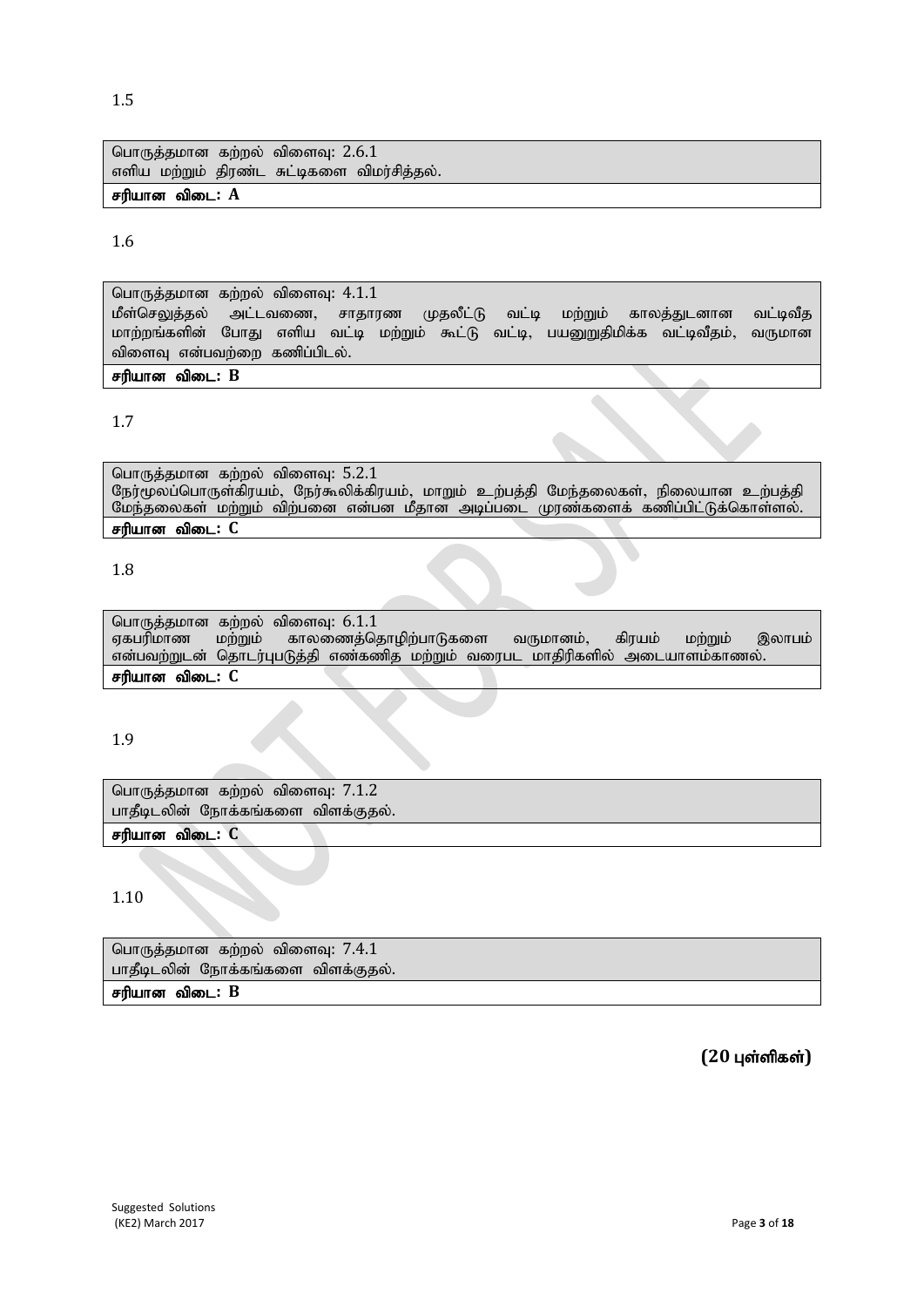#### வினா 02

| பொருத்தமான கற்றல் விளைவு: $1.2.2$ |  |  |
|-----------------------------------|--|--|
|                                   |  |  |

மூலப்பொருள் கட்டுப்பாட்டு முறைமைகள் மற்றும் EOQ, மறுகட்டளை மட்டம், ஆகக்கூடிய, ஆகக்குறைந்த மட்டங்கள், இருப்பு மதிப்பீடு மற்றும் FIFO, LIFO மற்றும் AVCO என்பவற்றை உபயோகித்து வழங்கல்களையும், இருப்புக்களையும் மதிப்பிடலும், ஒவ்வொரு இருப்பு மதிப்பீட்டு முறைகளின் கீழும் இலாபத்தை மதிப்பிடலும்.

 $(a)$ , (c) மற்றும் (d) என்பன பிழையான கூற்றுக்கள்.

- ்விளக்கப்பட்ட காரணங்களின் நிமித்தம் பின்வரும் கூற்றுக்கள் பிமையானவை
	- ${\rm (a)}$  மூன்று பிரதான கட்டுப்பாட்டு மட்டங்களும் மறுகட்டளை மட்டம், ஆகக்கூடிய மட்டம் மற்றும் ஆகக்குறைந்த மட்டம் என்பனவாகும்.
	- (C) மீள்விநியோகம் தொடர்ச்சியாக மேற்கொள்ளும் போது அது பயன்படுத்தப்படுகின்றது.
	- $(d)$  FIFO மூலப்பொருள்கள் இருப்புக்கு விநியோகிக்கப்படுகின்ற ஒழுங்கின் அடிப்படையிலேயே இருப்பிலிருந்து அவை வழங்கப்படுகின்றன என கொள்ளப்படுகின்றது

### 2.2

| பொருத்தமான கற்றல் விளைவு: $2.3.1$<br>வியாக்கியானம் செய்தலும். | இடை, நியமவிலகல் மற்றும் விலகலின் இணைபுக்குணகம் என்பவற்றைக் கணிப்பிடலும், |
|---------------------------------------------------------------|--------------------------------------------------------------------------|
| சராசரி (இடை) = $(110+2*120+2*90)$ =                           | 530                                                                      |
| விலகல் = $(15^2 + 18^2 + 2^2 + 9^2 + 2^2)$ =                  | 1,035                                                                    |
| நியமவிலகல் $\sqrt{1,035}$                                     | 32.17                                                                    |

2.3

பொருத்தமான கற்றல் விளைவு:  $2.5.1$ எழுமாறு தொடர்பான அடிப்படை அறிவை (எளிய எழுமாற்றுத்தெரிவு மற்றும் பெருமளவிலான<br>எழுமாறுகள் மாத்திரம்) எழுமாற்று இடை மற்றும் எழுமாற்று விகிதாசாரங்களின் எழுமாறுகள் மாத்திரம்) எழுமாற்று இடை மற்றும் எழுமாற்று விகிதாசாரங்களின்| எழுமாற்றுப்பரம்பல்கள், மற்றும் வியாபாரத்தில் நம்பிக்கை இடைவேளைகளின் உபயோகம் அவற்றின் விமர்சனம் உட்பட என்பவற்றை விளக்குதல்.

- (a) நியம வழு =  $\sigma/\sqrt{n}$  = 30/ $\sqrt{100}$  = 3 நாட்கள்
- (b)  $95\%$  நம்பிக்கை இடைவேளை  $\mu = 720 \pm (1.96*3)$ 
	- $= 720$  நாட்கள் $\pm 5.88$  நாட்கள்
		- $714$  நாட்களிலிருந்து  $726$  நாட்களுக்கு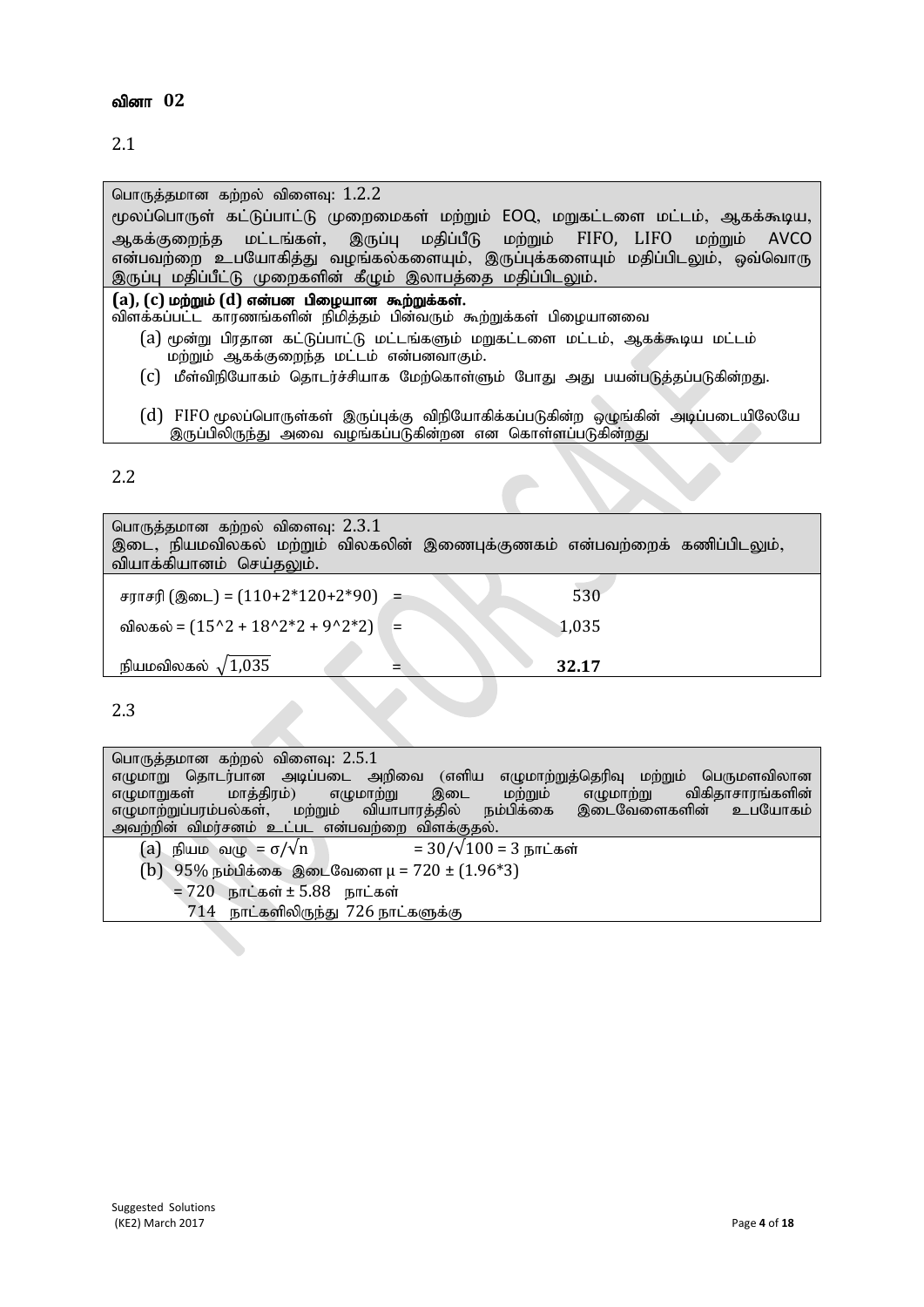| பொருத்தமான கற்றல் விளைவு:                             |              |  |
|-------------------------------------------------------|--------------|--|
| 3.2.1 செயற்பாட்டை அடிப்படையாக் கொண்ட கிரயவியலன் (ABC) |              |  |
| அவசியத்தை விளக்குதல்.                                 |              |  |
| 3.2.2 ABCயில் உள்ளடங்குகின்ற படிமுறைகளை விளக்குதல்.   |              |  |
| செயற்பாட்டை அடிப்படையாகக்கொண்ட கிரயவியலின்            |              |  |
| அடிப்படையில்;                                         | Rs.          |  |
| அமைத்தல்கிரயம் (8,000,000/500*60)<br>960,000.00       |              |  |
| மூலப்பொருள் கட்டளை $(1,000,000/100*20)$               | 200,000.00   |  |
| ஊழியத்துடன் தொடர்புடையது (3,000,000/2,000*500)        | 750,000.00   |  |
| $DD$ உற்பத்திப்பொருளிற்கான மொத்த நிலையான<br>கிரயம்    | 1,910,000.00 |  |
| உற்பத்திப்பொருள் DD இற்கான வெளீயீடு                   | 40,000       |  |
| அலகொன்றுக்கான நிலையான கிரயம்                          | 47.75        |  |

2.5

| பொருத்தமான கற்றல் விளைவு: 5.1.1<br>நியமக்கிரயவியலையும் (நியமம் எதிர் பாதீடுகளை ஒப்பிடல் வேண்டும்) நியமங்களின்<br>வகைகளையும் வரையறுத்தல். |                                                                                                   |
|------------------------------------------------------------------------------------------------------------------------------------------|---------------------------------------------------------------------------------------------------|
| பாதீடுகள்                                                                                                                                | நியமங்கள்                                                                                         |
| ஒரு தொழிற்பாடு அல்லது கிரய<br>நிலையத்திற்கான மொத்த திட்டமிடப்பட்ட<br>திரட்டிய மொத்தக்கிரயத்தை தரல்.                                      | ஒரு தனி வேலைக்கான வளப்பாவனை<br>அலகைக் காட்டல்.                                                    |
| வெளியீட்டை அளவிட முடியாதவிடத்தும்<br>எல்லாத்தொழிற்பாடுகளுக்கும்<br>தயாரிக்கப்பட முடியும                                                  | வெளியீடு அளவிடக்கூடிய மீண்டும் மீண்டும்<br>இடம் பெறக்கூடிய செயற்பாடுகளுக்கு<br>வரையறுக்கப்பட்டது. |
| வெளிப்படுத்தப்படுகின்றது<br>பணரீகியாக                                                                                                    | பணரீதியாக வெளிப்படுத்தப்படவேண்டிய<br>அவசியமில்லை                                                  |

## 2.6

| பொருத்தமான கற்றல் விளைவு: 5.2.1<br>நேர் மூலப்பொருள் கிரயம், நேர்க்கூலிக்கிரயம், மாறும் உற்பத்தி மேந்தலைகள், நிலையான<br>உற்பத்தி மேந்தலைகள் மற்றும் விற்பனை மீதான அடிப்படை முரண்களைக் கணிப்பிடலும்,<br>வியாக்கியானம் செய்தலும். |           |          |
|--------------------------------------------------------------------------------------------------------------------------------------------------------------------------------------------------------------------------------|-----------|----------|
| பாதீடு செய்யப்பட்ட                                                                                                                                                                                                             |           |          |
| விற்பனைத்தொகை                                                                                                                                                                                                                  |           | 1,500    |
| உண்மையான                                                                                                                                                                                                                       |           |          |
| விற்பனைத்தொகை                                                                                                                                                                                                                  |           | 1,630    |
| விற்பனை அளவு முரண்                                                                                                                                                                                                             |           |          |
| அலகுகளில்                                                                                                                                                                                                                      |           | 130      |
| அலகிற்கான நியம இலாபம்                                                                                                                                                                                                          | 400 * 30% | 120      |
| விற்பனைத்தொகை இலாப முரண்                                                                                                                                                                                                       | 130*120   | 15,600 F |

#### **Alternative**

பாதீடு செய்யப்பட்ட விற்பனைத் தொகை x நியம இலாபம்  $(1,500x 120) = 180,000$  உண்மையான விற்பனைத் தொகை x நியம இலாபம்  $(1,630x120) = 195.600$ உண்மையான விற்பனைத் தொகை x நியம<sup>்</sup> இலாபம்  $(1,630x120)$  $= 15,600F$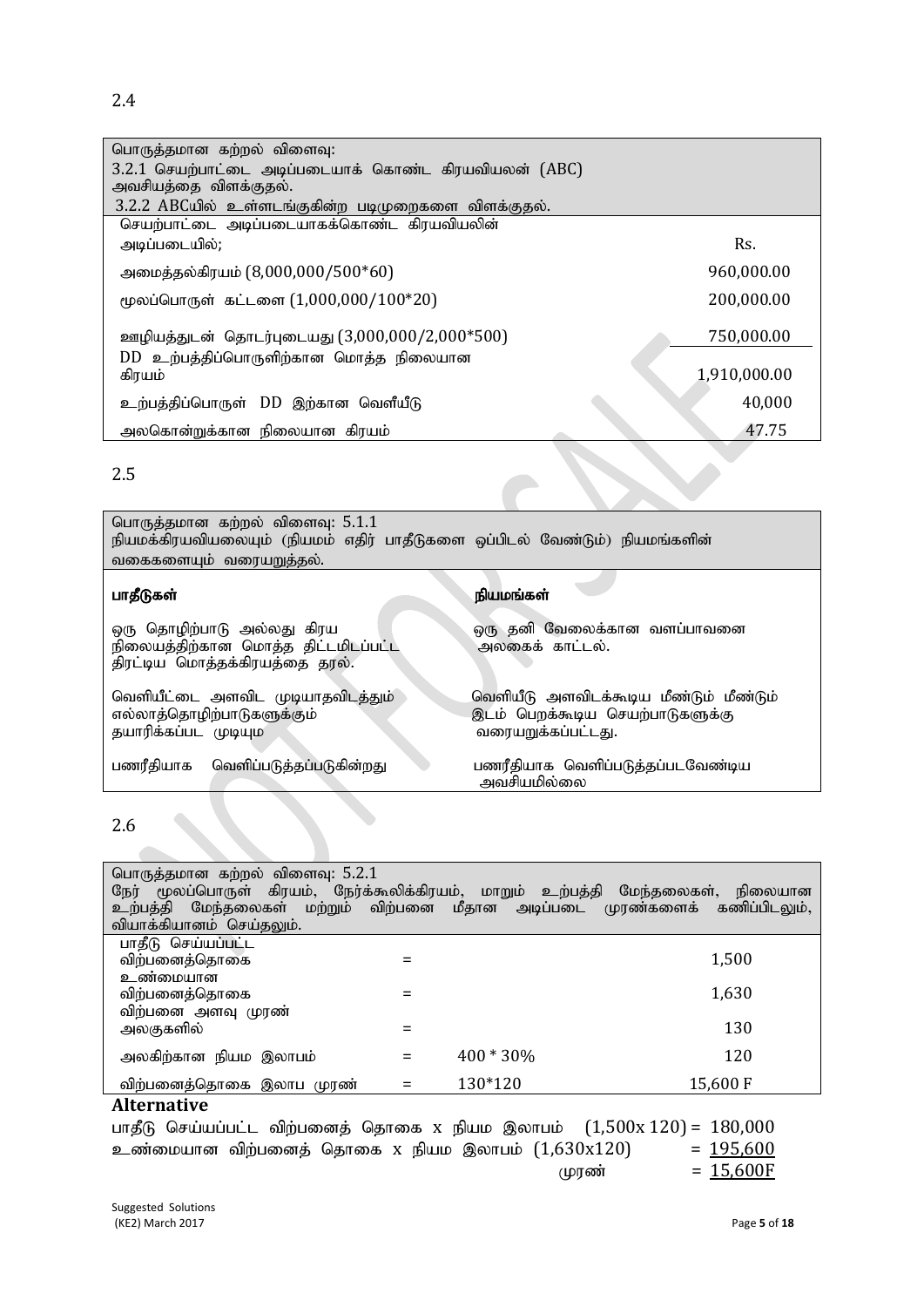| பொருத்தமான கற்றல் விளைவு: 6.1.1<br>ஏகபரிமாண | மற்றும் காலணைத்தொழிற்பாடுகளை வருமானம்,<br>கிரயம்<br>இலாபம்<br>மற்றும்<br>என்பவற்றுடன் தொடர்புபடுத்தி எண்கணித மற்றும் வரைபட மாதிரிகளில் அடையாளம்காணல். |
|---------------------------------------------|-------------------------------------------------------------------------------------------------------------------------------------------------------|
| கேள்வி வளையி சமன்பாடு<br>$P = a - bx$       |                                                                                                                                                       |
| விலைஅதிகரிப்பு                              | $=$ 5500/1.10 $*10\%$ = $\epsilon$ ҧபா. 500<br>$= 5500 - 500 =$ ( $m_{\text{H}}$ . 5000                                                               |
| ஆரம்ப விலை                                  | = 51,000/.85 $*$ 15% = 9000 அலகுகள்                                                                                                                   |
| கேள்விக் குறைவு                             |                                                                                                                                                       |
| ஆரம்பக் கேள்வி                              | = 51,000+9000 = 60,000 அலகுகள்                                                                                                                        |

S

 $b = 500 = 1/18$  9,000  $5000 = a - (60,000 * 1/18)$  $a = 5,000 + 3,333 = 8,333$  $p = 8,333 - x/18$ 

#### **Alternative**

| b          | $= 9,000 = 18$<br>$\Delta Q$ d<br>500<br>$\Delta p$ |
|------------|-----------------------------------------------------|
| Q          | $a - bp$                                            |
| $60,000 =$ | $a - (18 \times 5,000)$                             |
| a          | 150,000                                             |
| Q          | $150,000 - 18P$                                     |
|            |                                                     |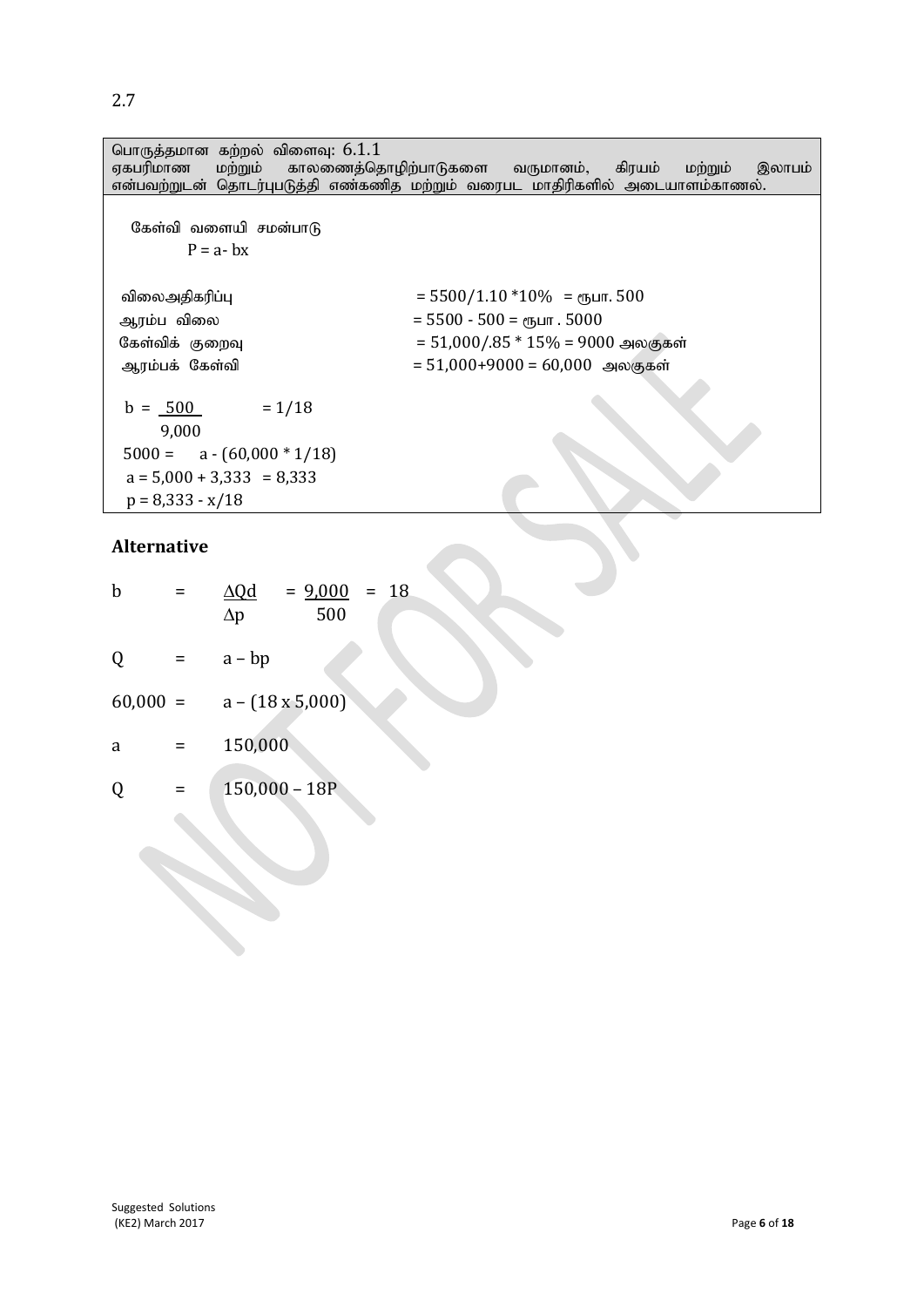| பொருத்தமான கற்றல் விளைவு: $6.1.1$<br>காலணைத்தொழிற்பாடுகளை வருமானம், கிரயம்<br>ஏகபரிமாண<br>மற்றும்<br>இலாபம்<br>மற்றும்<br>என்பவற்றுடன் தொடர்புபடுத்தி எண்கணித மற்றும் வரைபட மாதிரிகளில் அடையாளம்காணல். |
|--------------------------------------------------------------------------------------------------------------------------------------------------------------------------------------------------------|
| $X = 120 - 2P$                                                                                                                                                                                         |
| $P = 60 - 0.5X$                                                                                                                                                                                        |
| $TR = P^* X = 60X - 0.5X^2$                                                                                                                                                                            |
| $TC = FC + VC = 640 + X(4 + 0.5X)$                                                                                                                                                                     |
| $TC = 640 + 4X + 0.5X^2$                                                                                                                                                                               |
| இலாபநட்டமற்ற புள்ளியில், $TR - TC = 0$                                                                                                                                                                 |
| $60 X - 0.5X^2 - 4X - 0.5X^2 - 640 = 0$                                                                                                                                                                |
| $X^2 - 56X + 640 = 0$                                                                                                                                                                                  |
| $X = 16$ or $X = 40$<br>ஆகக்குறைந்த விற்பனை 20 ஆனபடியால்,<br>$X = 40$                                                                                                                                  |
| $X = 40$ , ஆகும்போது, $P =$ ரூபா $40$                                                                                                                                                                  |

#### 2.9

# **Alternative 01**

| <b>TR</b> |              |         | $x(100 - 0.025x)$                 |
|-----------|--------------|---------|-----------------------------------|
|           |              | $=$ $-$ | $100x - 0.025x^2$                 |
| TC        |              |         | $60x + 7,500$                     |
| இலாபம்    |              | $=$     | $100x - 0.025x^2 - (60x + 7,500)$ |
|           |              | $=$ $-$ | $40x - 0.025x^2 - 7,500$          |
|           | எல்லை இலாபம் |         | $\frac{dy}{dx}$ 40 - 0.05x        |
|           |              |         | dx                                |
|           |              |         | $40 - 0.05x$                      |
|           | 0.05x        |         | 40                                |
|           | X            |         | 800                               |
|           |              |         |                                   |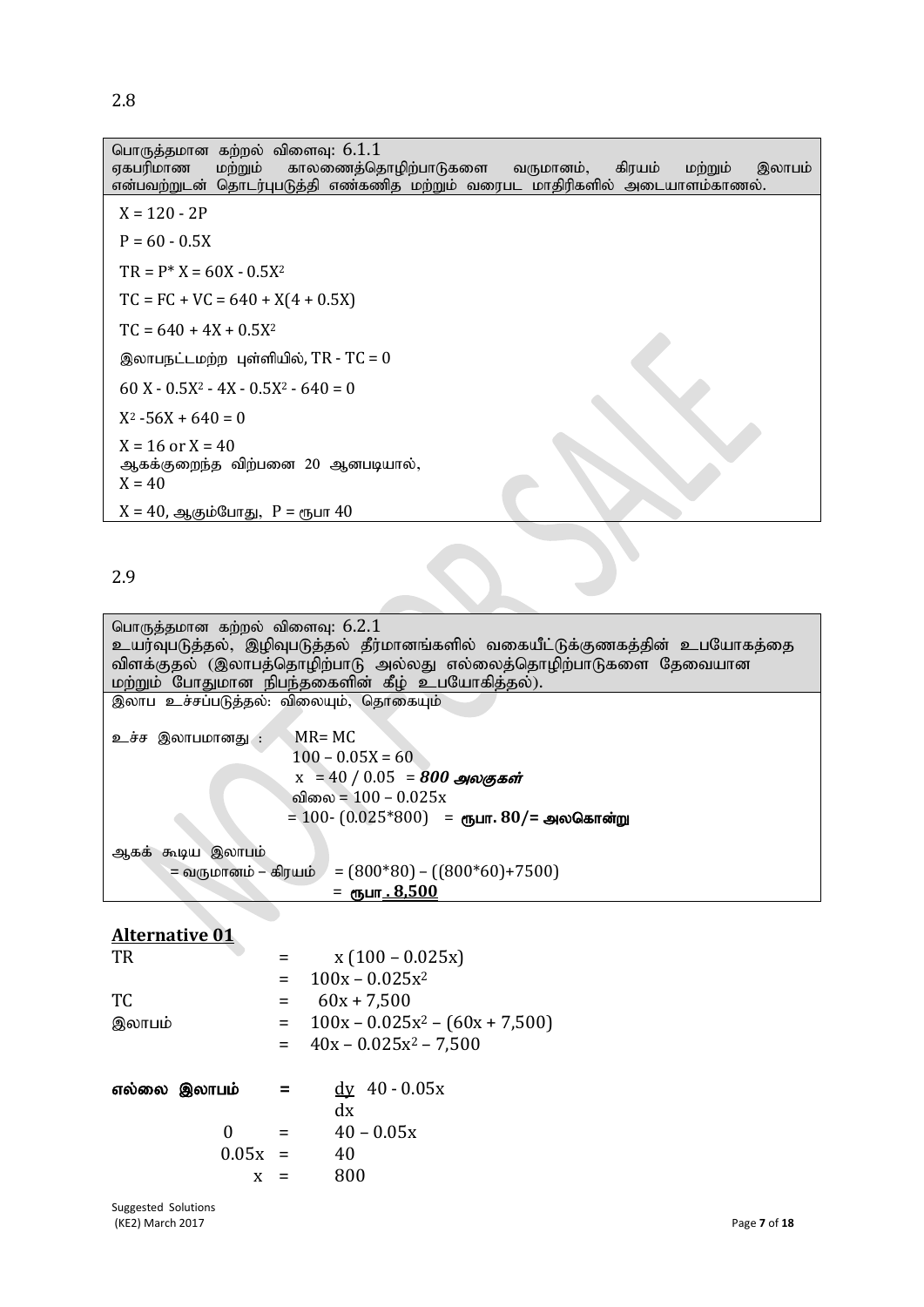#### ஆகக்கூடிய வருமானம்

| இலாபம் | =   | $40x - 0.025x^2 - 7,500$                         |
|--------|-----|--------------------------------------------------|
|        | $=$ | $(40 \times 800) - (0.025 \times 800^2) - 7,500$ |
|        | $=$ | ரூபா. 8,500                                      |

#### **Alternative 02**

| TR     | $=$ | $100x - 0.025x^2$        |
|--------|-----|--------------------------|
| TC.    | $=$ | $60x + 7,500$            |
| இலாபம் | $=$ | $40x - 0.025x^2 - 7,500$ |

ஆகக் கூடிய வருமானப் புள்ளி  $40x - 0.025x^2 - 7{,}500 = 0$  $x = 216.9048$  or  $x = 1,383.0951$  $\frac{216.9048 + 1,383.0951}{2} = 800$  அலகுகள் 2

ஆகக் கூடிய வருமானம்

 $40x - 0.025x^2 - 7,500$  $(40 \times 800) - (0.025 \times 800^2) - 7,500$ ரூபா.  $8,500$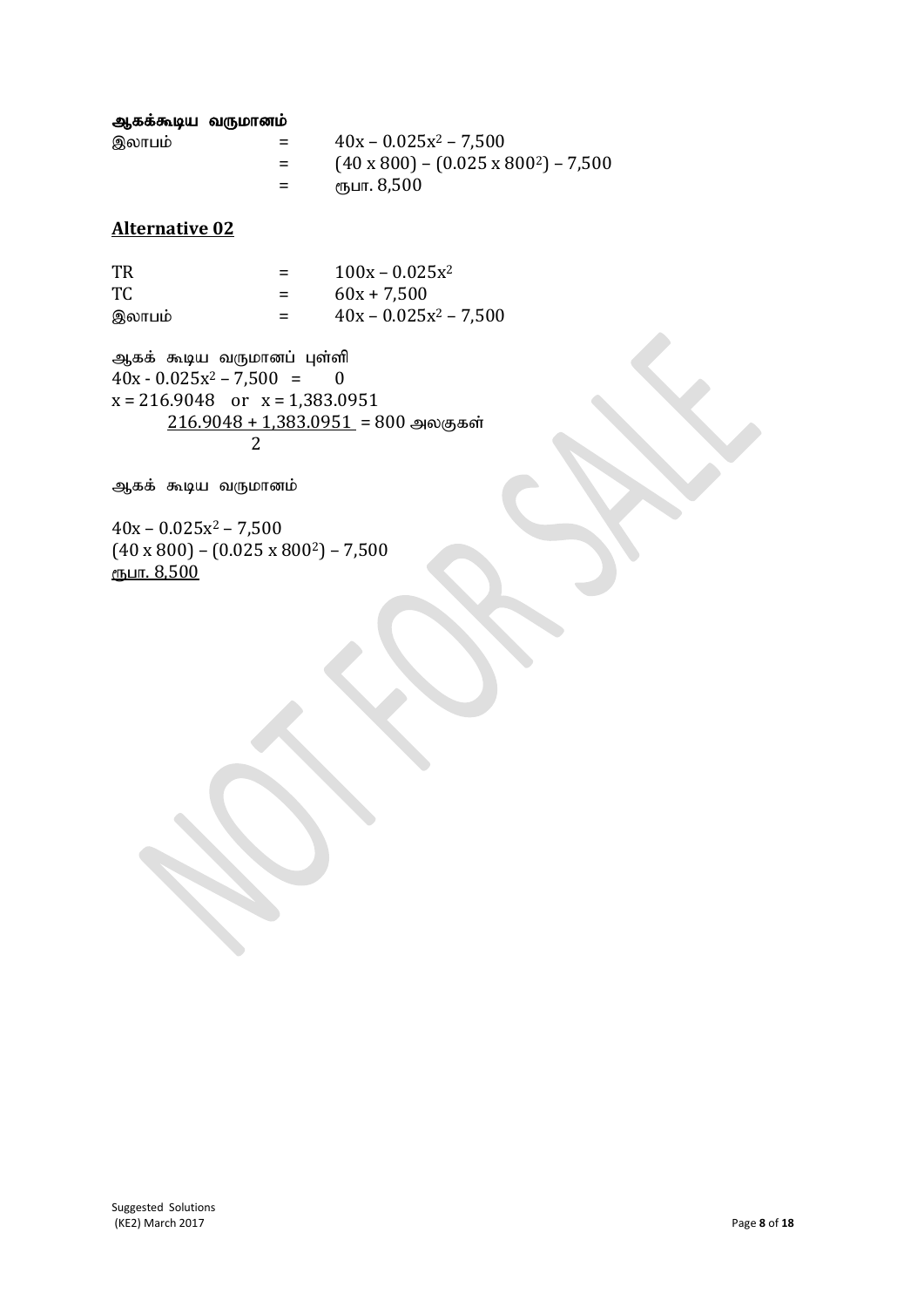2.10

| பொருத்தமான கற்றல் விளைவு: $7.3.1$                                             |            |
|-------------------------------------------------------------------------------|------------|
| தொழிற்பாட்டு மற்றும் காசுப் பாதீடுகளைத் தயாரித்தல் (பிரதான பாதீட்டை விளங்கிக் |            |
| கொள்ளல் மாத்திரம் எதிர்பார்க்கப்படுகிறது).                                    |            |
| கணிப்பீடு                                                                     | தொகை       |
| <u>உற்பத்தித் தேவை</u>                                                        |            |
| எதிர்பார்க்கப்பட்ட விற்பனைப்பெட்டிகள்                                         | 15,200     |
| இறுதிஇருப்பு                                                                  | 1,800      |
| (-) ஆரம்ப இருப்பு                                                             | (1,200)    |
| உற்பத்திப்பெட்டிகளின்<br>மொத்தம்                                              | 15,800     |
| மொத்த உற்பத்தி பொதிகளில்<br>$= 15,800 \times 24$                              | 379,200    |
|                                                                               |            |
| <u> கொள்வனவுக்தேவை</u>                                                        | கிலோகிராம் |
| உற்பத்திச்செய்முறை = ((500/.95)*379,200)/1,000                                | 199,579    |
| இறுதிஇருப்பு                                                                  | 30,000     |
| (-) ஆரம்ப இருப்பு                                                             | (25,000)   |
| மொத்தக் கொள்வனவு<br>கிலோ கிராமில்                                             | 204,579    |

 $\overline{\phantom{a}}$ 

# **Alternative**

|                                                                             | கிலோ<br>கிராமில் |
|-----------------------------------------------------------------------------|------------------|
| 15,200 x 24 x 500<br>விற்பனை<br>$1,000$ J                                   | 182,400          |
| $1,200 \times 24 \times 500$<br>(-) ஆரம்ப இருப்பு (முடிவுப் பொருள்)<br>1000 | (14, 400)        |
| $1,800 \times 24 \times 500$<br>(+) இறுதி இருப்பு (முடிவுப் பொருள்)<br>1000 | 21,600           |
|                                                                             | 189,600          |
| நட்டம் 189,600 x 5<br>சாதாரண<br>95                                          | <u>9,979</u>     |
|                                                                             | 199,579          |
| (-) ஆரம்ப மூலப்பொருள் இருப்பு                                               | (25,000)         |
| முடிவுப் பொருள் இருப்பு<br>(+) இறுதி                                        | 30,000           |
| கொள்வனவு<br>மொத்த                                                           | 204,579          |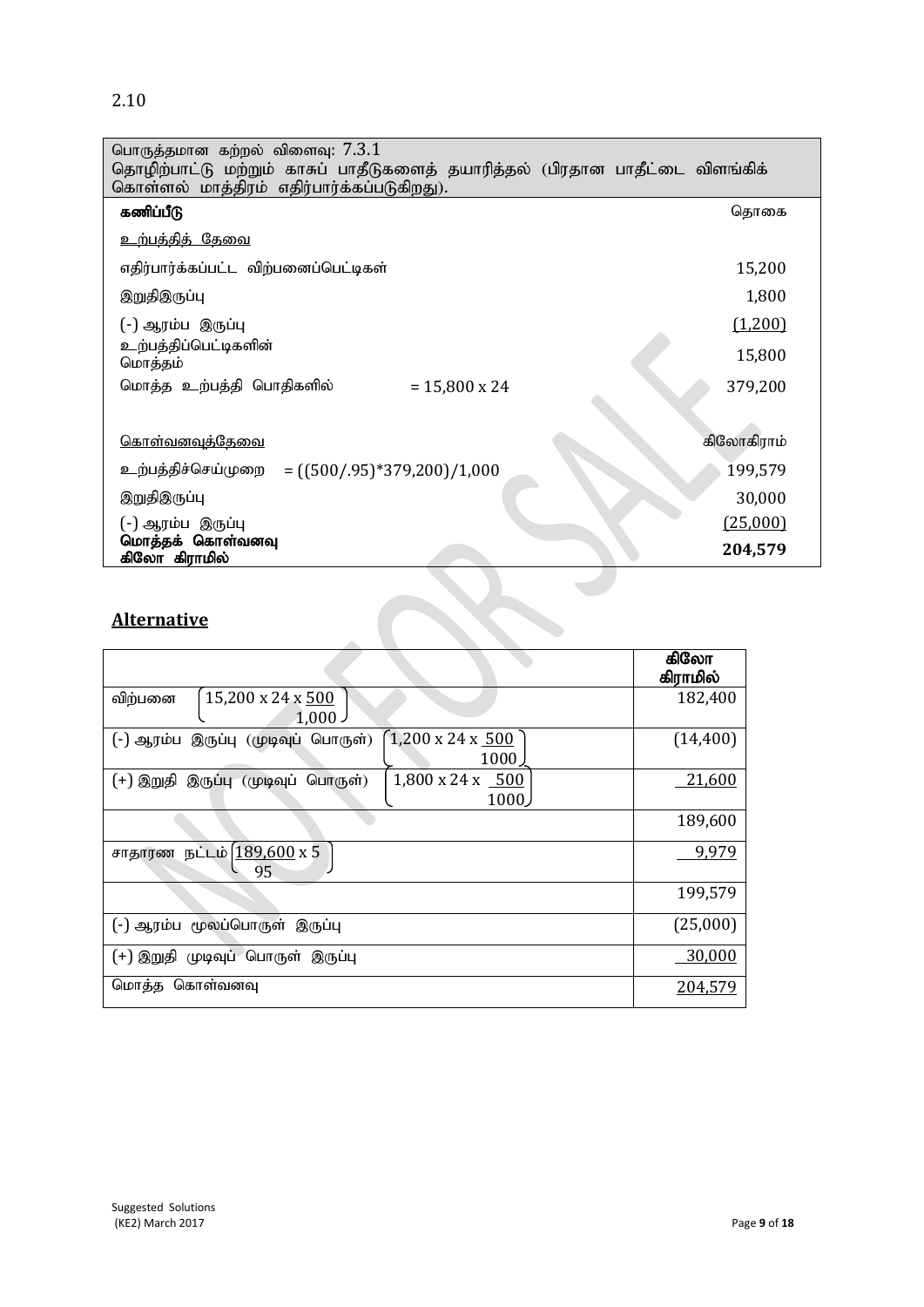# பிரிவு 2

#### $\mathbf{d}$ டை  $03$

பொருத்தமான கற்றல் விளைவு  $/$ கள்:  $2.4.1$  ஒரு வியாபாரத்திற்கு நிகழ்தகவின் முக்கியத்துவத்தை விளக்குதல்.

#### பிரேரிக்கப்பட்ட விபரமான விடை.

(a)

| விற்கப்பட்ட<br>அலகுகளின்<br>எண்ணிக்கை | அலகொன்றி<br>ற்கான<br>பங்களிப்பு | நிலையான<br>கிரயம்<br>(ரூபா) | இலாபம்<br>(ரூபா) | நிகழ்தகவு<br>இணைந்த                  | எதிர்பார்க்கப்<br>பட்ட<br>பெறுமதி |
|---------------------------------------|---------------------------------|-----------------------------|------------------|--------------------------------------|-----------------------------------|
|                                       | (ரூபா)                          |                             |                  |                                      | (ரூபா)                            |
| 100,000                               |                                 | 400,000                     | 300,000          | $(0.4 \times 0.5 \times 0.3) = 0.06$ | 18,000                            |
| 100,000                               | 7                               | 500,000                     | 200,000          | $(0.4 \times 0.5 \times 0.7) = 0.14$ | 28,000                            |
| 100,000                               | 5                               | 400,000                     | 100,000          | $(0.4 \times 0.5 \times 0.3) = 0.06$ | 6,000                             |
| 100,000                               | 5                               | 500,000                     | $\boldsymbol{0}$ | $(0.4 \times 0.5 \times 0.7) = 0.14$ | $\theta$                          |
| 80,000                                | 7                               | 400,000                     | 160,000          | $(0.6 \times 0.5 \times 0.3) = 0.09$ | 14,400                            |
| 80,000                                | 7                               | 500,000                     | 60,000           | $(0.6 \times 0.5 \times 0.7) = 0.21$ | 12,600                            |
| 80,000                                | 5                               | 400,000                     | $\boldsymbol{0}$ | $(0.6 \times 0.5 \times 0.3) = 0.09$ | O                                 |
| 80,000                                | 5                               | 500,000                     | (100,000)        | $(0.6 \times 0.5 \times 0.7) = 0.21$ | (21,000)                          |
|                                       |                                 |                             |                  | 1.00                                 | 58,000                            |

(b) (i) இலாபத்தின் நிகழ்தகவு  $56\%$  ( $(0.06 + 0.14 + 0.06 + 0.09 + 0.21)$  x  $100\%$ )

(ii) நட்டத்திற்கான நிகழ்தகவு  $21\%$  (0.21 x 100%)

(iii) இலாப நட்டமற்றதற்கான நிகழ்தகவு  $23\%$  ( $(0.14 + 0.09) \times 100\%)$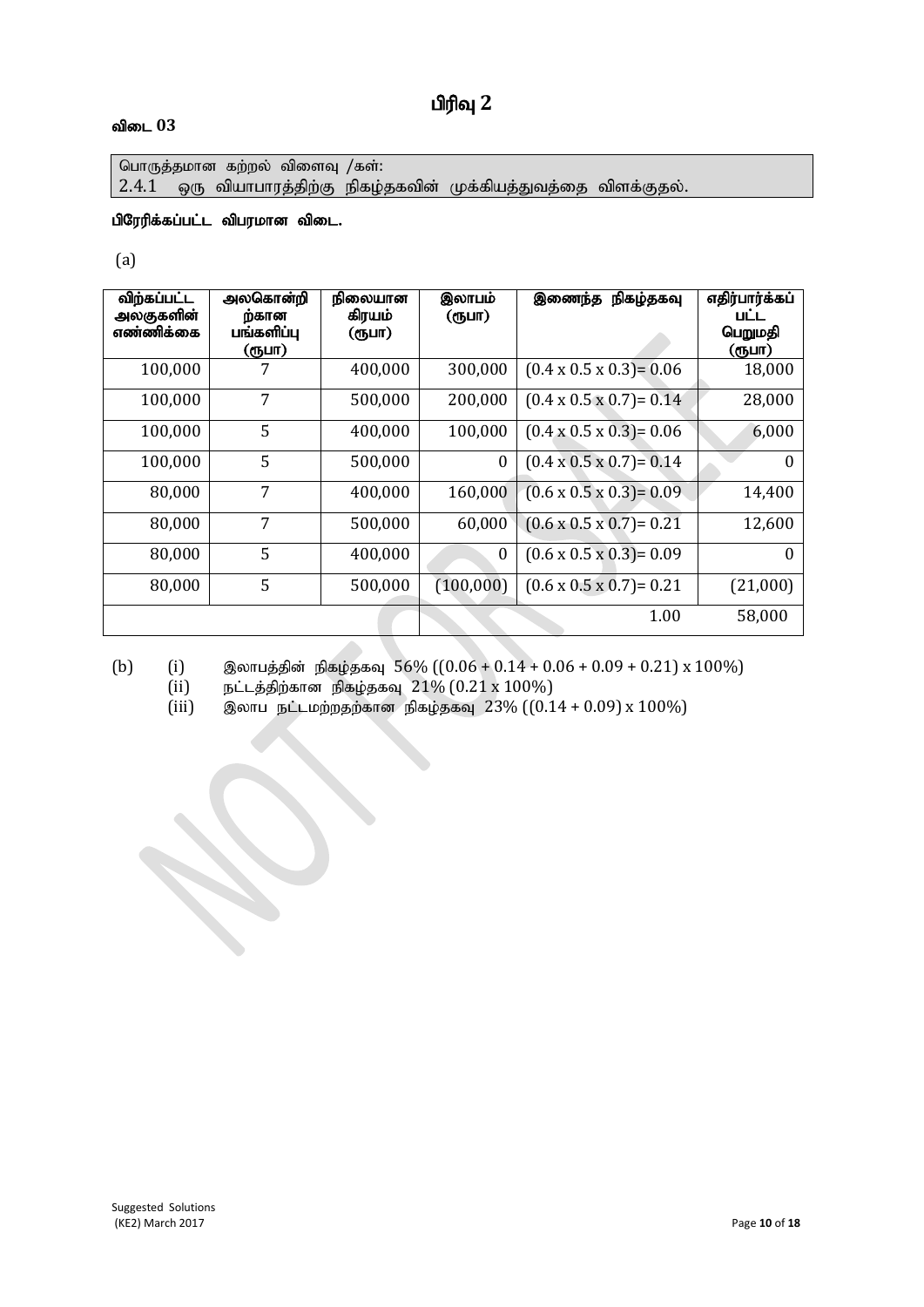பொருத்தமான கற்றல் விளைவு /கள்:

- $3.1.1$  உள்ளடக்க கிரயவியல் மற்றும் எல்லைக்கிரயவியலில் உள்ளடங்குகின்ற<br>படிமுறைகளையும், நவீன வியாபார சூழலில் அவற்றின் பொருத்தப்பாட்டினையும் பொருக்கப்பாட்டினையம் விளக்குக.
- 3.1.2 ஒரு மேந்தலைப்பகுப்பாய்வுத்தாளை தயாரித்து (ஒரு பரஸ்பர ஒதுக்கல் மாத்திரம்<br>எதிர்பார்க்கப்படுகிறது) முடிவுப்பொருள் உற்பத்தி அல்லது சேவைக்கு அவற்றின் எதிர்பார்க்கப்படுகிறது) முடிவுப்பொருள் உற்பத்தி அல்லது சேவைக்கு அவற்றின்<br>ஒதுக்கீட்டையும் மேற்கொள்க (மேந்தலைக்கூடுதல் மற்றும் குறைவு உள்ளடக்கம் மேற்கொள்க (மேந்தலைக்கூடுதல் உள்ளடங்கலாக).
- $3.1.3$  உள்ளடக்கக்கிரயமிடல் மற்றும் எல்லைக்கிரயமிடல் இரண்டிற்கும் கீழ் இலாபக்கூற்றைத் தயாரித்து இலாப இணக்கக்கூற்றையும் தயாரிக்க.

#### பிரேரிக்கப்பட்ட விபரமான விடை.

(a)

|                                           | உள்ளடக்க  |                  |
|-------------------------------------------|-----------|------------------|
|                                           | கிரயவியல் | எல்லைக்கிரயவியல் |
|                                           | (ரூபா.)   | (ரூபா)           |
| <u> பொருட்களிற்கான கிரயம்</u>             |           |                  |
| நேர்மூலப்பொருள்                           | 3,800     | 3,800            |
| நேர்மேந்தலை                               | 1,200     | 1,200            |
| நிலையான உற்பத்திநெெம்தலை W1               | 250       |                  |
| பொருட்களிற்கான<br>கிரயம்                  | 5,250     | 5,000            |
|                                           |           |                  |
|                                           |           |                  |
| அலகுகள் இறுதி இருப்பிற்கான பெறுமதி<br>100 |           |                  |
| W2                                        | 525,000   | 500,000          |
|                                           |           |                  |

#### **செய்கை 1(W1)**

நிலையான மேந்தலை உள்ளடக்கவீதம்

 $eE$ ып.

300,000

பாதீடு செய்யப்பட்ட நிலையான உற்பத்தி மேந்தலை

> = பாதீடு செய்யப்பட்ட நிலையான கிரயம்/ பாதீடு செய்யப்பட்ட அலகுகள்  $= 300,000/1,200$

 $\bullet$ 

250 மேசையொன்றுக்கு

#### செய்கை 2 (W2)

அலகொன்றிற்கான வீதம்

இறுதிஇருப்பு அலகுகள் =  $125+1275-1300 = 100$  அலகுகள்

(b)

மேந்தலைக்கூடுதல் / குறைவ உள்ளடக்கம்

|                                     |                  | €Ҧ⊔П.     |         |
|-------------------------------------|------------------|-----------|---------|
| பாதீடு செய்யப்பட்ட நிலையான உற்பத்தி |                  |           |         |
| மேந்தலை                             | $(250 * 1, 275)$ | 318,750   |         |
| உண்மையான நிலையான உற்பத்தி           |                  |           |         |
| மேந்தலை                             |                  | (299,000) |         |
| மொத்த மேந்தலைக்கூடுதல் உள்ளடக்கம்   |                  | 19,750    | கூடுதல் |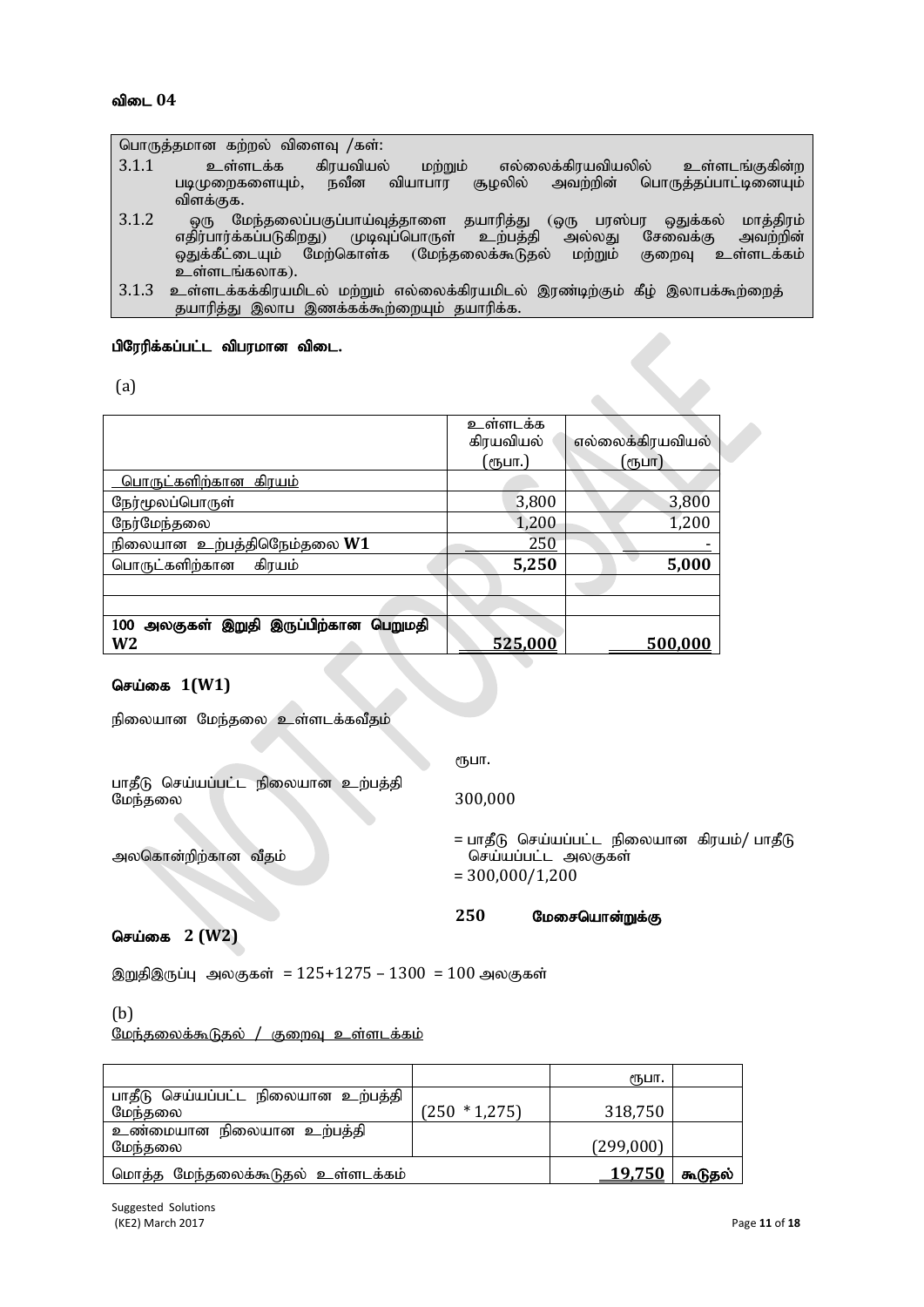#### $(C<sub>1</sub>)$  இலாப நட்டக்கூற்று

|                                            |                               | உள்ளடக்க<br>கிரயவியல் | எல்லைக்<br>கிரயவியல் |
|--------------------------------------------|-------------------------------|-----------------------|----------------------|
|                                            |                               | (ரூபா.)               | (ரூபா)               |
|                                            |                               |                       |                      |
| வருமானம்                                   | $= 7,500*1,300$               | 9,750,000             | 9,750,000            |
| விற்பனைக்கிரயம்                            |                               |                       |                      |
| <u>ஆரம்ப இருப்பு</u>                       |                               | (643,000)             | (606,000)            |
|                                            | $= 1,275*5,250$               |                       |                      |
|                                            | உள்ளடக்கக்கிரயம்              |                       |                      |
| உற்பத்திக்கிரயம்                           | $= 1,275*5,000$ எல்லைக்கிரயம் | (6,693,750)           | (6, 375, 000)        |
|                                            |                               |                       |                      |
| (-) இறுதி இருப்பு                          |                               | 525,000               | 500,000              |
| பங்களிப்பு / மேந்தலைக்                     |                               |                       |                      |
| கூடுதல் உள்ளடக்கத்திற்கு<br>முன்னர் இலாபம் |                               | 2,938,250             | 3,269,000            |
| (+) மேந்தலைக்கூடுதல்                       |                               |                       |                      |
| உள்ளடக்கம்                                 |                               | 19,750                |                      |
| பங்களிப்பு / மேந்தலைக்                     |                               |                       |                      |
| கூடுதல் உள்ளடக்கத்திற்கு<br>பின்னர் இலாபம் |                               | 2,958,000             | 3,269,000            |
|                                            |                               |                       |                      |
| (-) ஆராய்ச்சி<br>அபிவிருத்திக்கிரயம்       |                               | (74,000)              | (74,000)             |
| (-) நிலையான  உற்பத்தி                      |                               |                       |                      |
| மேந்தலை                                    |                               |                       | (299,000)            |
| (-) விற்பனை விநியோக                        |                               |                       |                      |
| மேந்தலை                                    |                               | (950,000)             | (950,000)            |
| தேறிய இலாபநட்டம்                           |                               | 1,934,000             | 1,946,000            |

இலாப வேறுபாடு = 1,934,000 – 1,946,000 = ரூபா. (12,000)

(d) இவ் இலாபவேறுபாட்டிற்கான காரணம் உள்ளடக்ககிரயவியல் முறையில் இறுதிஇருப்பில் நிலையான உற்பத்தி மேந்தலைகள் உள்ளடக்கப்ட்டுள்ளது.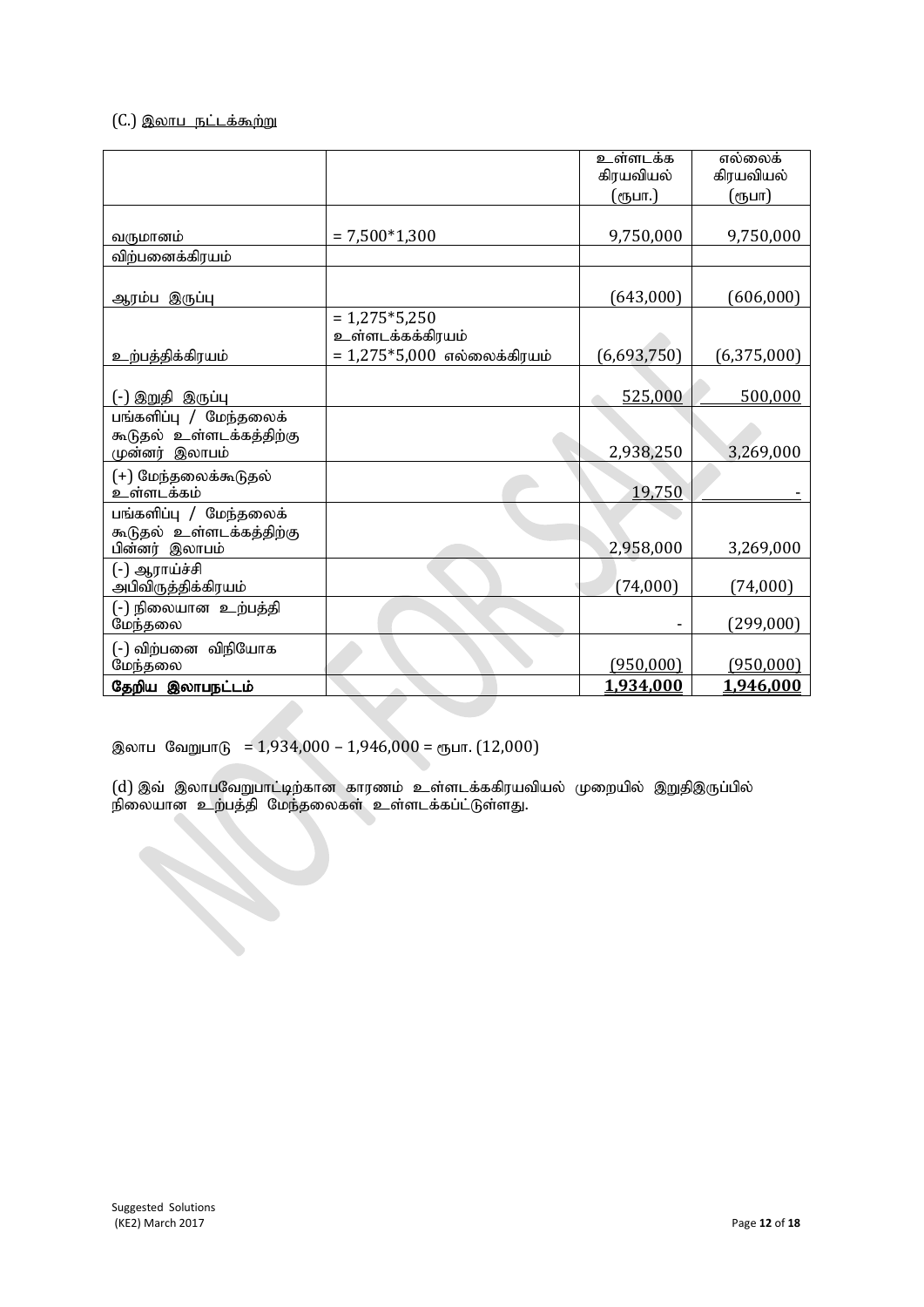```
பொருத்தமான கற்றல் விளைவு / கள்:
4.2.3 மீளப்பெறும் காலம், ARR, NPV மற்றும் IRR என்பவற்றை எளிய காசோட்டத்
      திட்டங்களின் கீழ் கணிப்பிடல்.
```
#### பிரேரிக்கப்பட்ட விபரமான விடை

(a)

 $(i)$   $NPV$  கணிப்பீடு

|                                                |                          |              |                |         |         | ரூபா. 000 |
|------------------------------------------------|--------------------------|--------------|----------------|---------|---------|-----------|
| வருடம்                                         | $\boldsymbol{0}$         | $\mathbf{1}$ | $\overline{2}$ | 3       | 4       | 5         |
|                                                |                          |              |                |         |         |           |
| முதலீடு                                        | (80,000)                 |              |                |         |         | 40,000    |
| வருமானம்                                       | $\overline{\phantom{a}}$ | 20,000       | 22,000         | 24,200  | 26,620  | 29,282    |
|                                                |                          |              |                |         |         |           |
| நேர்க் கிரயங்கள்                               | ٠                        | (3,000)      | (3,000)        | (5,000) | (5,000) | (5,000)   |
| செலவுகள்<br>ஏனைய                               |                          | (900)        | (900)          | (900)   | (900)   | (900)     |
|                                                |                          |              |                |         |         |           |
| மொத்தக்<br>காசோட்டம்                           | (80,000)                 | 16,100       | 18,100         | 18,300  | 20,720  | 63,382    |
| கழிவு @ 15%                                    | 1                        | 0.8696       | 0.7561         | 0.6575  | 0.5718  | 0.4972    |
| இற்றைப்பெறுமதி                                 | (80,000)                 | 14,000       | 13,686         | 12,033  | 11,847  | 31,512    |
| தேறிய<br>திட்டத்தின்<br>இற்றைப்<br>பெறுமதி NPV | 3,078                    |              |                |         |         |           |

## $(i)$  மீளப்பெறும்காலம்

| வருடம் | திரட்டிய காசோட்டங்கள் (ரூபா) |
|--------|------------------------------|
|        | (80,000)                     |
|        | (63,900)                     |
|        | (45,800)                     |
|        | (27,500)                     |
|        | (6,780)                      |

= 4 வருடங்கள் + 6,780  $*$  12 மாதங்கள 63,383

 $= 4$  வருடங்களும்  $1.3$  மாதங்களும் அல்லது  $4$  வருடங்களும்  $2$  மாதங்களும் அல்லது  $4$ வருடங்களும் 39 நாட்களும்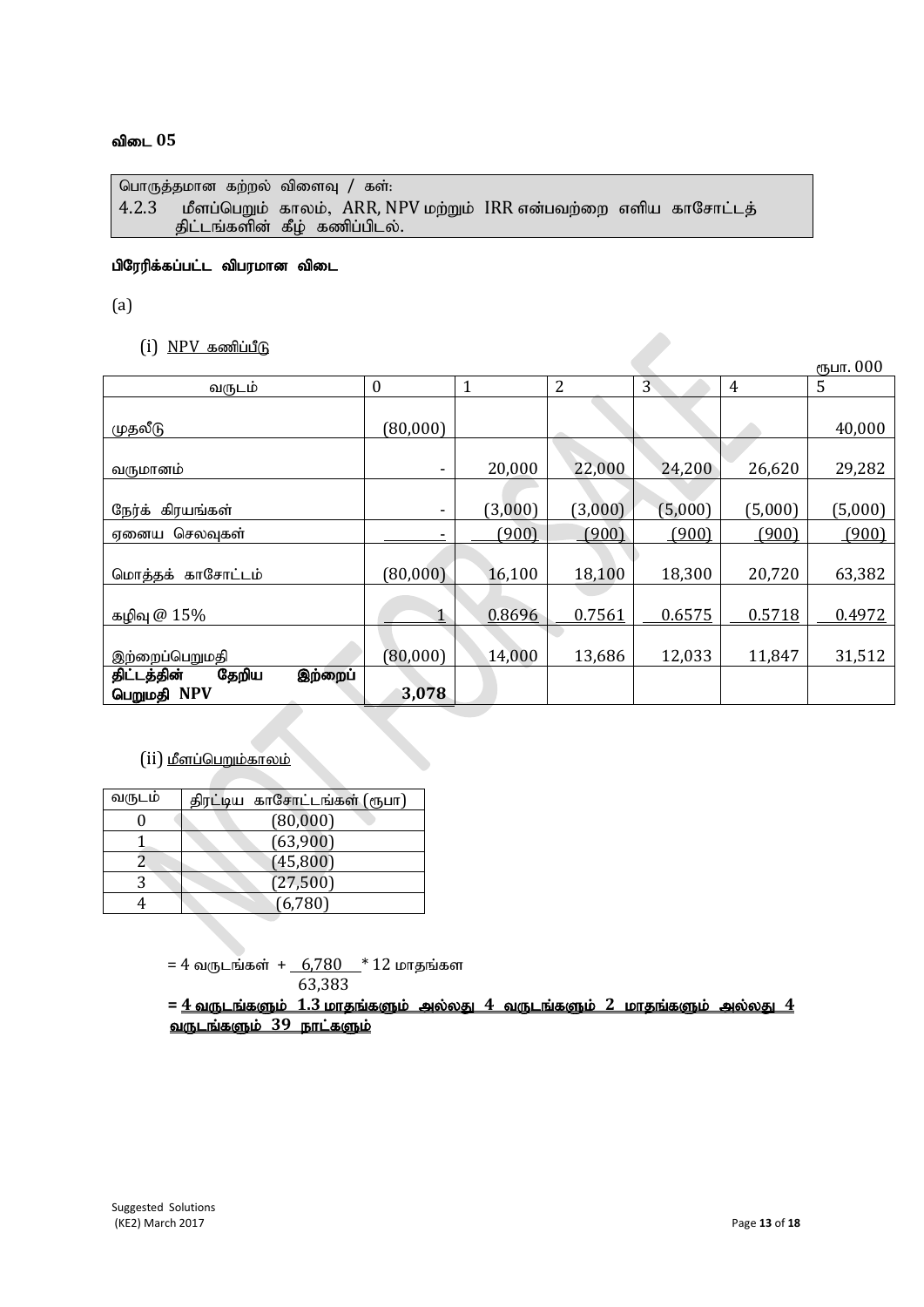#### $(i)$  தணக்கீட்டு வருமானவீகம்

|                                                         | ₹ҦШП<br>மில்லியன் |
|---------------------------------------------------------|-------------------|
| மொத்தஇலாபம்                                             |                   |
| $(16,100+18,100+18,300+20,720+63,382)$                  | 136.602           |
| ) தேய்மானம்                                             | [40]              |
| ்-) நிலையான  கிரயம்                                     | (2.5)             |
| தேய்மானத்திற்கும் நிலையான<br>கிரயத்திற்கும்<br>பின்னரான |                   |
| மொத்த இலாபம்                                            | 94.102            |
| இலாபம் =94.102/5<br>சராசரி வருடாந்த                     | 18.8204           |
| முதலீடு (80+40)/2<br>சராசரி                             | 60                |
|                                                         |                   |
| $ARR = (18.8204/60)*100$                                | 31.36             |

(b)

- $(i)$  IRR ஒரு முதலீட்டின் எந்த வட்டி வீதத்தில்  $NPV$  பூச்சியமாக இருக்கும் எனக்கூறுகிறது. ஆனால், திட்டத்திற்கான மொத்த எதிர்பார்க்கப்பட்ட NPV பற்றி பணரீதியாக எதுவும் சுட்டிக்காட்டப்படவில்லை.
- $(ii)$  எதிர்பார்க்கப்பட்ட வட்டிவீதத்திலும் பார்க்க  $\text{IRR}$  அதிகமாயிருப்பின்,  $\text{IRR}$  முறை ஒரு கருத்திட்டமானது சாத்தியமானது என்பதனை சுட்டிக்காட்டுகிறது. எனினும், அது பெறுமதி உத்தமப்படுத்தலை வெளிப்படுத்தவில்லை.
- (iii) பல்வேறு முதலீட்டுத்தெரிவுகள் காணப்படுமிடத்து IRR உத்தம தீர்மானத்தை மேற்கொள்வதற்கு உதவாது போகலாம். உயர்வான NPV யை தெரிவுசெய்வதற்குப்பதிலாக உயர்வான IRR உடனான முதலீட்டைத்தெரிவு செய்வதற்கு IRR உதவுகிறது.
- (iv) IRR வீதத்துடன் தொடர்புடைய அளவீட்டை மாத்திரம் அளிக்கிறது. ஆனால், NPV வெளிப்படுத்துவது போன்று முழுமையான அளவீட்டை அளிக்கவில்லை
- $(v)$  கழிவு வீதம் மாறினால் ஒரு திட்டத்தின் NPV மாற்றமடையும். எனினும், ஒரே காலப்பகுதியில் கழிவுவீதம் மாறினாலும், IRR ஒரே பெறுபேற்றையே அளிக்கும்.
- $(vi)$  அநேகமான முதலீடுகளில் சரியான IRR கணிப்பிடல் சிறிது குழப்பமானது. காசோட்டங்களின் காலமானது வழமைக்கு மாறானது.
- (vii)  $NPV$  முறை வாசிப்போருக்கு சிறப்பாக விளங்கிக்கொள்ளக்கூடியதாக இருக்கிறது. IRR  $\mu$ றை இதனை யாருக்கு தெரியுமோ அவர்களுக்கு மாத்திரம் விளங்கிக்கொள்ளக்கூடியதாக இருக்கும்.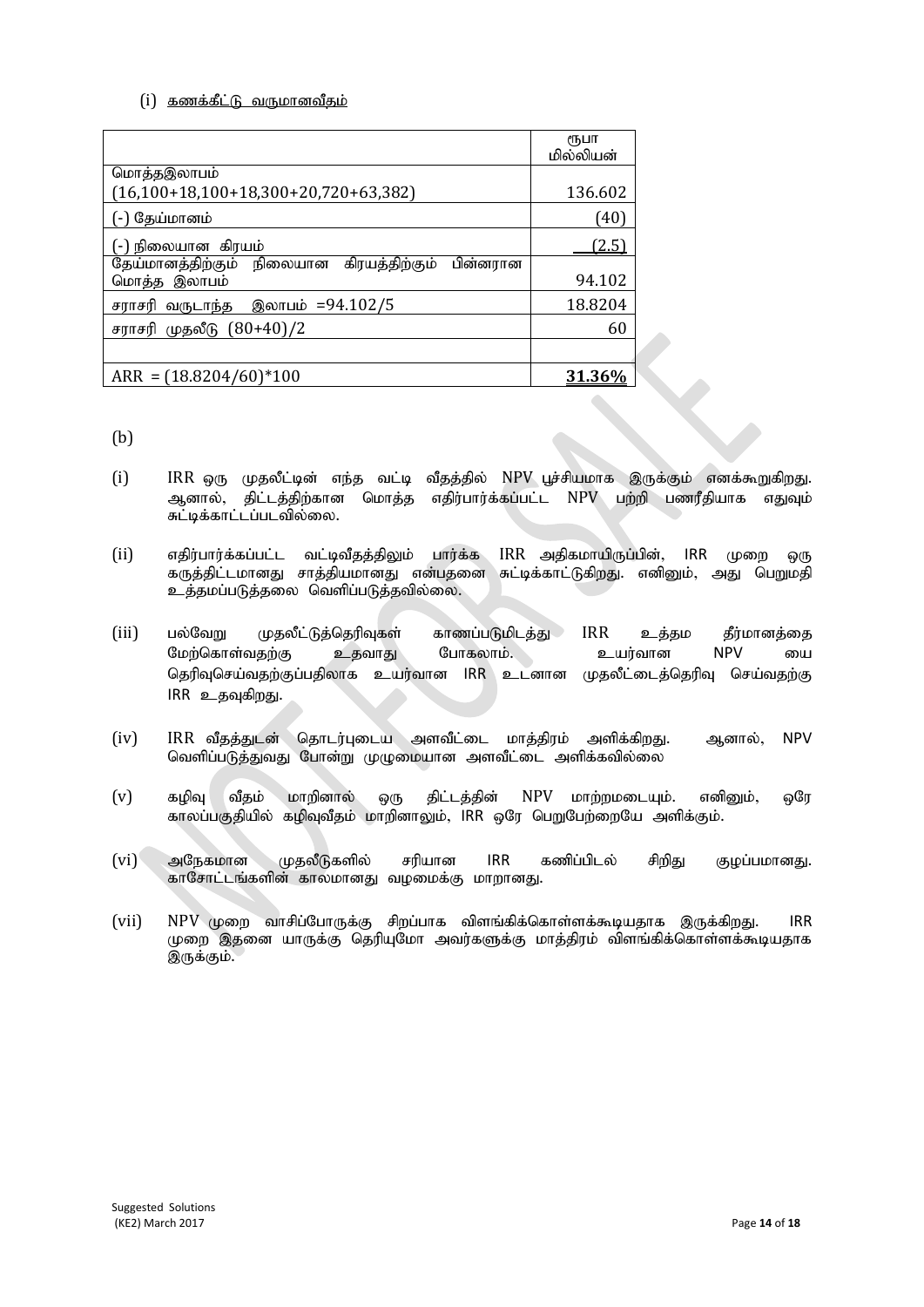பொருத்தமான கற்றல் விளைவு / கள்  $7.2$  பாதீடிடலுக்கான எதிர்வு கூறல்

#### பிரேரிக்கப்பட்ட விபரமான விடை

| (a) | காலாண்டு                                                                                                    | காலாண்டு<br>இல. | போக்கு                                                                               | பருவகாலச்<br>சுட்டி | விற்பனை<br>(தொகை) | விற்பனை (ரூபா.<br>மில்லியன்) |  |
|-----|-------------------------------------------------------------------------------------------------------------|-----------------|--------------------------------------------------------------------------------------|---------------------|-------------------|------------------------------|--|
|     | ஜனவரி-மார்ச்                                                                                                | $\mathbf{1}$    | 24,000                                                                               | 110                 | 26,400            | 26.4                         |  |
|     | ஏப்ரல்-ஜீன்                                                                                                 | 2               | 28,000                                                                               | 90                  | 25,200            | 25.2                         |  |
|     | ஜீலை - செப்டம்பர்                                                                                           | 3               | 32,000                                                                               | 80                  | 25,600            | 25.6                         |  |
|     | ஒக்டோபர் - டிசம்பர்                                                                                         | 4               | 36,000                                                                               | 120                 | 43,200            | 47.52                        |  |
|     |                                                                                                             |                 |                                                                                      |                     |                   |                              |  |
|     |                                                                                                             |                 |                                                                                      |                     |                   |                              |  |
| (b) | $Y = a + bX$                                                                                                |                 |                                                                                      |                     |                   |                              |  |
|     |                                                                                                             |                 |                                                                                      |                     |                   |                              |  |
|     | $\Sigma Y$ = na + b $\Sigma X$                                                                              |                 | $146,400 = 6a + 306b$ ------>                                                        |                     |                   |                              |  |
|     | $\sum XY = a \sum X + b \sum X^2$                                                                           |                 | $7,578,400 = 306a + 15,886b$ ------->                                                |                     |                   | $\overline{2}$               |  |
|     |                                                                                                             |                 |                                                                                      |                     |                   |                              |  |
|     | $Y = 4,000 + 400X$                                                                                          |                 |                                                                                      |                     |                   |                              |  |
|     |                                                                                                             |                 |                                                                                      |                     |                   |                              |  |
|     | Alternatively;                                                                                              |                 |                                                                                      |                     |                   |                              |  |
|     | $b = \frac{n(\sum xy) - (\sum x)(\sum y)}{n}$                                                               |                 |                                                                                      |                     |                   |                              |  |
|     | $n(\Sigma x^2) - (\Sigma x)^2$<br>$(\Sigma y)(\Sigma x^2) - (\Sigma x)(\Sigma xy)$                          |                 | $=(6*7,578,400-306*146,400)/(6*15,886-3062)=400$<br>$=(146,400/6)-(400*306/6)=4,000$ |                     |                   |                              |  |
|     | $n(\Sigma x^2) - (\Sigma x)^2$                                                                              |                 |                                                                                      |                     |                   |                              |  |
|     | உற்பத்தி மேந்தலைகள்                                                                                         | விற்பனை         | மேந்தலைகள்                                                                           |                     |                   |                              |  |
|     | பாதீடு                                                                                                      | (தொகை)          | (ரூபா<br>மில்லியன்)                                                                  |                     |                   |                              |  |
|     | ஐனவரி - மார்ச்                                                                                              | 26,400          | 14.56                                                                                |                     |                   |                              |  |
|     | ஏப்ரல்- ஐீன்                                                                                                | 25,200          | 14.08                                                                                |                     |                   |                              |  |
|     | ஜீலை - செப்டம்பர்                                                                                           | 25,600          | 14.24                                                                                |                     |                   |                              |  |
|     | ஓக்டோபர் - டிசம்பர்                                                                                         | 43,200          | 21.28                                                                                |                     |                   |                              |  |
|     |                                                                                                             |                 |                                                                                      |                     |                   |                              |  |
| (c) | இணைபுக்குணகமானது இரண்டு மாறிகளுக்கிடையேயான தொடர்பின் பலத்தை அளவிடுவதற்கு                                    |                 |                                                                                      |                     |                   |                              |  |
|     | உபயோகிக்கப்படுகிறது.<br>மாறிகளுக்கிடையில் பலமான நேர்க்கணிய தொடர்பு காணப்படுவதாகவும், இணைப்புக்குணகம் -1 இனை |                 | இணைபுக்குணகமானது +1 இற்கு அண்மித்ததாக இருக்கும்போது இங்கு                            |                     |                   |                              |  |
|     | அண்மித்துக்காணப்படின் தொடர்பு பலமான எதிர்க்கணிய தொடர்பைக்கொண்டிருக்கும்                                     |                 |                                                                                      |                     |                   |                              |  |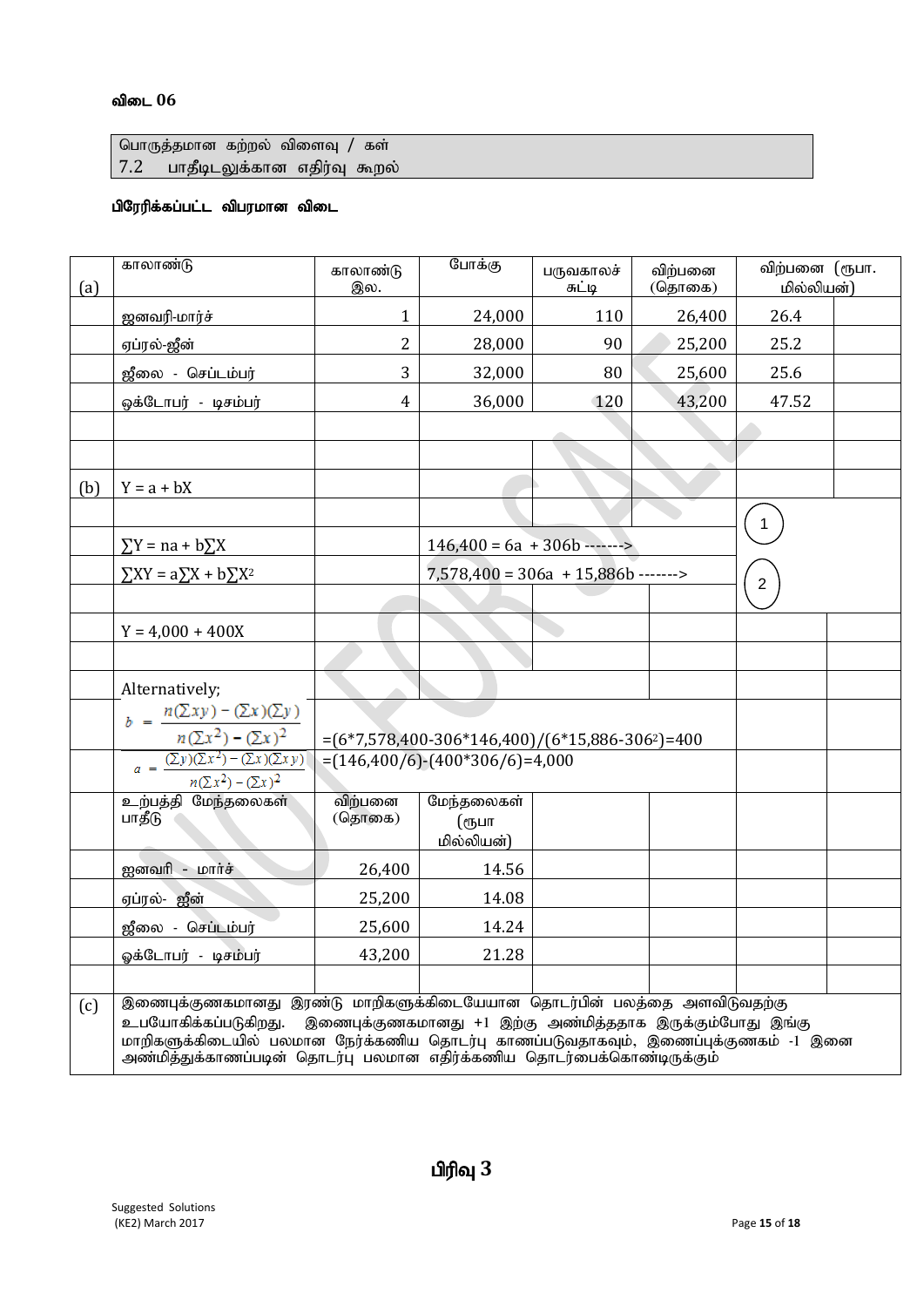பொருத்தமான கற்றல் விளைவு / கள் :

- $1.4.1$  வேலை, தொகுதி, ஒப்பந்தம், செய்முறை மற்றும் சேவைக்கிரயவியல் என்பவற்றின்
- ்தன்மைகளை விளக்குதல். .<br>1.4.2 வேலை, தொகுதி, ஒப் வேலை, தொகுதி, ஒப்பந்தம் (ஒப்பந்தக்கணக்கு தயாரித்தலும், இலாபத்தை அடையாளம் காணலும்), செய்முறை (நட்டங்கள், இலாபங்கள், இறுதிப்பெறுமதி,<br>அகற்றல் கிரயம், சராசரிக்கிரய முறையை அடிப்படையாகக்கொண்டு இறுதி ,<br>ருறையை அடிப்படையாகக்கொண்டு குறைவேலை மற்றும் ஆரம்பக்குறைவேலை) மற்றும் பொருத்தமான வியாபார  $\alpha$  ;  $\alpha$  ;  $\beta$  )  $\alpha$  ;  $\alpha$  ;  $\beta$  ;  $\beta$  ;  $\beta$  ;  $\alpha$  ;  $\beta$  ;  $\alpha$  ;  $\beta$  ;  $\alpha$  ;  $\alpha$  ;  $\beta$  ;  $\alpha$  ;  $\beta$  ;  $\alpha$  ;  $\beta$  ;  $\alpha$  ;  $\beta$  ;  $\alpha$  ;  $\beta$  ;  $\alpha$  ;  $\beta$  ;  $\alpha$  ;  $\beta$  ;  $\alpha$  ;  $\alpha$  ;  $\alpha$  ;  $\alpha$  ;  $\alpha$

#### பிரேரிக்கப்பட்ட விபரமான விடை

| $(a)$ $(i)$ | ஆரம்ப நடைமுறைவேலை              | 6,000   | அலகுகள  |
|-------------|--------------------------------|---------|---------|
|             | இம்மாத காலப்பகுதியில் அறிமுகம் |         | அலகுகள் |
|             | செய்யப்பட்டது.                 | 41,000  |         |
|             | ஆரம்ப நடைமுறைவேலை              | (8,000) | அலகுகள் |
|             | இம்மாதத்திற்கான உற்பத்தி       |         | அலகுகள  |
|             |                                | 39,000  |         |
|             | சாதாரணநட்டம் $10\%$            | 3,900   | அலகுகள் |
|             | அசாதாரணநட்டம் (4,200 - 3,900)  | 300     | அலகுகள் |

(a)  $(i)$  சமஅலகுக்கூற்று - நிறையளிக்கப்பட்ட சராசரி முறையை  $(A{\rm V}{\rm C0})$  உபயோகித்து

|                                       | அலகுகளின்<br>எண்ணிக்கை               | மூலப்பொருள் | கூலி     | மேந்தலைகள்        |       |
|---------------------------------------|--------------------------------------|-------------|----------|-------------------|-------|
| <u>அலகுகள்</u>                        |                                      |             |          |                   |       |
| பூர்த்தியடைந்த<br>அலகுகள்             | 34,800                               | 34,800      | 34,800   | 34,800            |       |
| நட்டம்<br>அசாதாரண                     | 300                                  | 300         | 300      | 300               |       |
| இறுதி நடைமுறை<br>வேலை                 | 8,000                                | 8,000       | 4,000    | 4,000             |       |
| சமஅலகுகள்                             | 43,100                               | 43,100      | 39,100   | 39,100            |       |
|                                       |                                      |             | ரூபா.000 |                   |       |
| ஆரம்ப நடைமுறை<br>வேலை                 |                                      | 14,190      | 4,860    | 3,880             |       |
| செய்முறை 1இலிருந்து                   |                                      | 53,300      |          |                   |       |
| இம்மாத காலப்<br>பகுதியில் ஏற்பட்டது   |                                      | 21,050      | 22,510   | 19,580            |       |
| இறுதிப் பெறுமதி<br>விற்பனை (W1)       |                                      | (2,340)     |          | -                 |       |
| மொத்தக்கிரயம்                         |                                      | 86,200      | 27,370   | 23,460            |       |
| அலகொன்றிற்கான<br>கிரயம் (ரூபா)        |                                      | 2,000       | 700      | 600               | 3,300 |
|                                       |                                      |             |          |                   |       |
| $W1 =$<br>$(2,520,000/4,200)*3,900 =$ | சாதாரண நட்டத்திற்கான இறுதிப்பெறுமதி= |             |          | ரூபா.000<br>2,340 |       |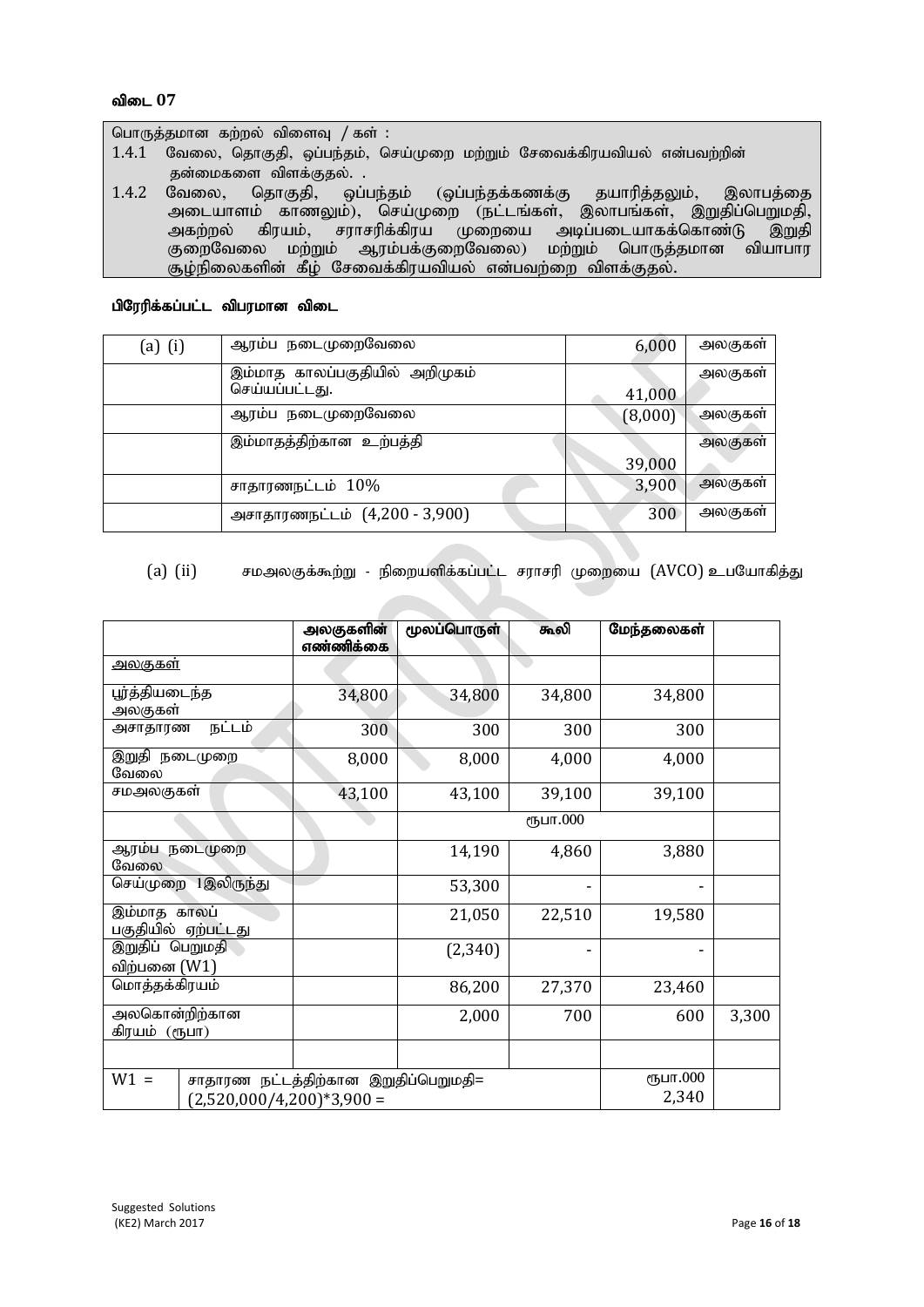(a) (iii)

- பூர்த்தியடைந்த உற்பத்தி  $(2,000+700+600)*34,800 =$ ரூபா. $114,840,000$
- இறுதிநடைமுறைவேலை $(8,000*2,000+4,000*700+4,000*600)$  = ரூபா.21,200,000
- அசாதாரணநட்டக்கணக்கில் கணக்கீட்டு நட்டம் =  $= 300*(2,000+700+600) - (2,520,000/4,200)*300 =$  ( $\text{Fbun} \cdot 810,000$

(a) (iv)

- செய்முறைக்கிரயவியல் ஒரு தொடர் செய்முறையினூடாக செல்கிறது. ஆனால் வேலைக்கிரயவியல் அவ்வாறில்லை.
- $\bullet$  செய்முறைக்கிரயவியலின் வெளியீடு ஒரேமாதிரியானவை (ஒத்ததன்மை) அதேநேரத்தில் வேலைக் கிரயவியலில் ஒவ்வொரு வேலையினதும் வேலை தனித்துவமானது.
- ் வேலைக்கிரயவியலில் ஊழிய பங்களிப்பு உயர்வானது. அதேநேரத்தில்<br>டெய்முறைக்கிரயவியல் தன்மயப்படுத்தப்பட்ட செய்முறைகளாகப் பயன்படுத்தப்படுகின்றன. தன்மயப்படுத்தப்பட்ட செய்முறைகளாகப் பயன்படுத்தப்படுகின்றன.

|     |                                                  | ரூபா.       |
|-----|--------------------------------------------------|-------------|
| (b) | எரிபொருள் (24,000/6*100)                         | 400,000     |
|     | தேய்மானம் ((8,000-500)/4/12)                     | 156,250     |
|     | திருத்தமும் பராமரிப்பும்                         | 300,000     |
|     | சம்பளம் (40,000+20,000)                          | 60,000      |
|     | ஊக்குவிப்புக்கள்                                 | 15,000      |
|     | பொதுச்செலவுகள்                                   | 100,000     |
|     | மாதமொன்றுக்கான மொத்தக்கிரயம்                     | 1,031,250   |
|     | கட்டணம் அறவிடவேண்டிய துாரம் $(24,000 * 90%)$     | 21,600 Km   |
|     | கிலோமீற்றர் ஒன்றுக்கான கிரயம்                    | ரூபா.47.74  |
|     | கிலோமீற்றர் ஒன்றுக்கான விலை (50% இலாப எல்லையில்) | ரூபா. 71.61 |